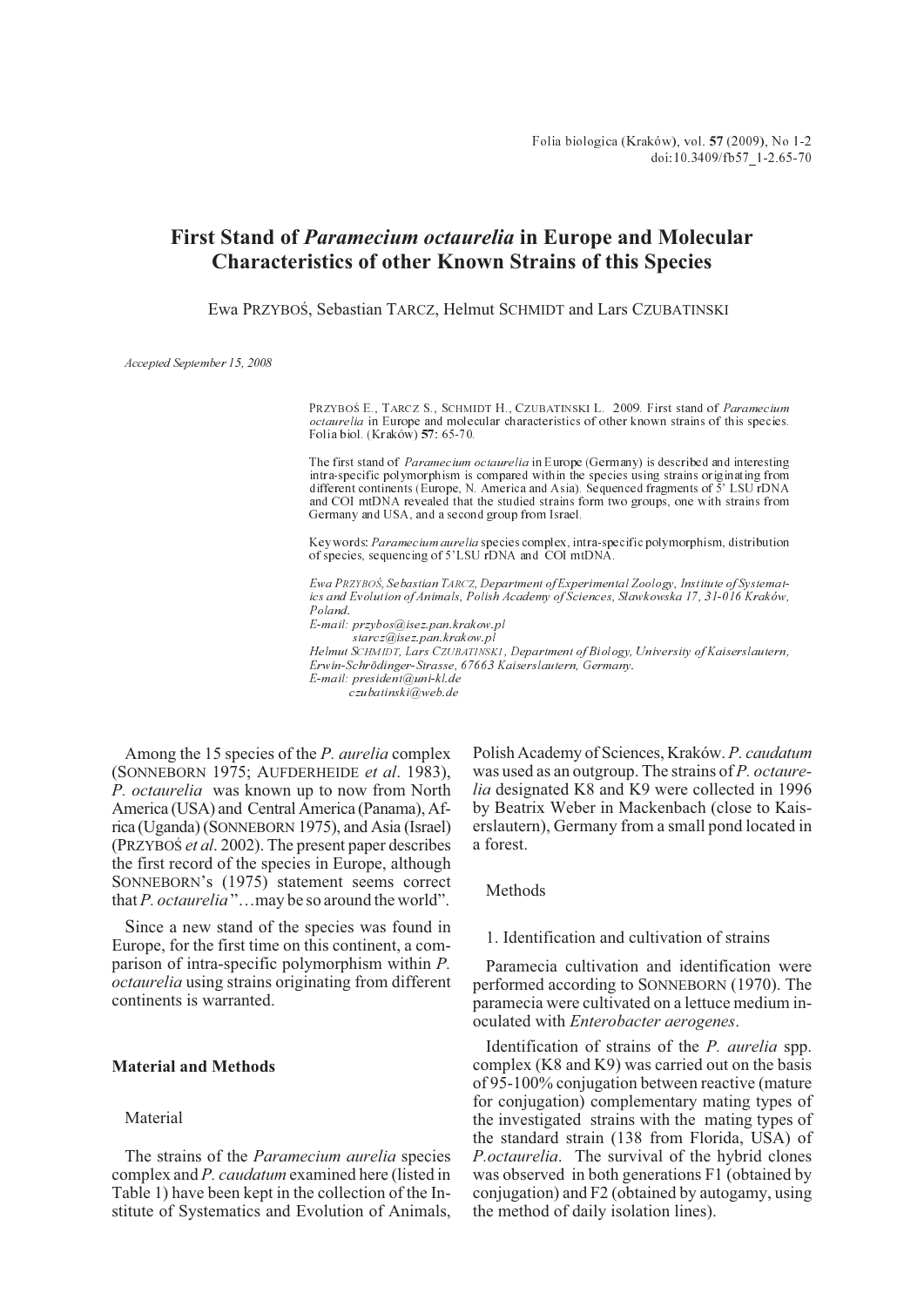#### 66 E. PRZYBO *et al*.

### 2. Crosses

The occurrence of the desired stage of autogamy (specimens at the stage of two macronuclear anlagen) was examined on preparations stained with aceto-carmine. Survival of clones in both generations was estimated as percentages. According to CHEN (1956), clones can be considered as surviving after passing 6-7 fissions during 72 hours after separation of partners of conjugation or postautogamous caryonids. The methods were described in detail in PRZYBOŚ (1975).

### 3. Molecular methods

## a. Isolation of DNA

*Paramecium* genomic DNA was isolated  $(200\mu)$ of cell culture was used for DNA extraction) from vegetative cells at the end of the exponential phase using the Qiamp DNA Kit (Qiagen™, Germany) as described by PRZYBOS *et al.* (2003). The strains used for sequencing: two new strains from Europe (Germany: K8, K9), the strain from N. America (USA, Florida: 138), and the strain from Asia (Israel: IEA) are presented in Table 1.

### a. Amplification of ribosomal DNA (rDNA)

The primers used for PCR reactions are listed in Table 2. They amplified the 5' end of a fragment of LSU rDNA (450bp). The forward primer was constructed using Oligoanalyzer 3.0 (http://scitools.idtdna.com/analyzer/). The reverse primer – LR6, is a universal eukaryotic primer (http://www.biology.duke.edu/fungi/mycolab/primers.htm). PCR amplification was carried out in a final volume of  $30 \mu l$  containing: 2  $\mu l$  of DNA, 1.5 U Taq-Polymerase (Qiagen, Germany),  $0.6 \mu$ l 10mM of each primer,  $10x$  PCR buffer, 0.6  $\mu$ l of 10mM dNTPs in a T-personal thermocycler ™ (Biometra GmbH, Germany). The amplification protocol consisted of initial denaturation at 94°C, followed by 34 cycles of denaturation at 94°C for 45 s, annealing at 50°C for 60 s, and extension at 72°C for 60 s, with final extension at 72° for 5 min. After amplification the PCR products were electrophoresed in 1% agarose gels for 45 min at 85 V with a DNAmolecularweightmarker(VI™Roche, France).

b. Amplification of gene fragments of mitochondrial cytochrome oxidase (COI)

Cox L and Cox H primers were used to amplify the  $\overline{CO}$  I region (880bp) of mitochondrial DNA

Table 1

| Species                 | Strain      | Geographical origin | Reference                                       | Accession number |           |  |
|-------------------------|-------------|---------------------|-------------------------------------------------|------------------|-----------|--|
|                         | designation |                     |                                                 | 5'LSU rDNA       | COI mtDNA |  |
|                         | K8          |                     |                                                 | EU717658         | EU717655  |  |
| $\mathbb{P}$ octaurelia | K9          | Germany, Mackenbach | Present paper                                   | EU717659         | EU717656  |  |
|                         | 138         | USA, Florida        | SONNEBORN 1974                                  | EU717645         | EU717636  |  |
|                         | <b>IEA</b>  | Israel, Ein Afek    | PRZYBOŚ et al. 2002                             | EU717657         | EU717654  |  |
| $\ P_t\ $ tetraurelia   | S           | Australia, Sydney   | SONNEBORN 1974                                  | EU717652         | EU717643  |  |
| $\ P\ $ pentaurelia     | 87          | USA, Pennsylvania   | SONNEBORN 1974                                  | EU086127         | EU086118  |  |
| $\ P\ $ novaurelia      | 510         |                     | Great Britain, Edinburgh BEALE & SCHNELLER 1954 | DO837974         | DO837975  |  |
| $\ P\ $ tredecaurelia   | 209         | France, Paris       | RAFALKO & SONNEBORN 1959                        | DQ 138112        | EU729743  |  |
| $\ P.\;caudatum\ $      | PC.         | Cyprus, Akamas      | PRZYBOŚ (unpublished)                           | DQ207375         | DO837977  |  |

*Paramecium octaurelia*, other *P. aurelia* spp., and *P. caudatum* strains used in molecular studies

#### Table 2

#### Primers used in this study

| Amplified region       | Primer    | Sequence $5'$ -3'           | References                   |
|------------------------|-----------|-----------------------------|------------------------------|
| $\parallel$ 5'LSU rDNA | LSU F     | 5'-CCCGTATTTGGTTAGGACT-3'   | TARCZ et al. 2006            |
|                        | LR6       | 5'-CGCCAGTTCTGCTTACC-3'     | Universal eukaryotic primer* |
| $ CO $ mtDNA           | CoxL11058 | 5' TGATTAGACTAGAGATGGC-3'   | BARTH et al. 2006            |
|                        | CoxH10176 | 5'-GAAGTTTGTCAGTGTCTATCC-3' | BARTH <i>et al.</i> 2006     |

\* http://www.biology.duke.edu/fungi/mycolab/primers.htm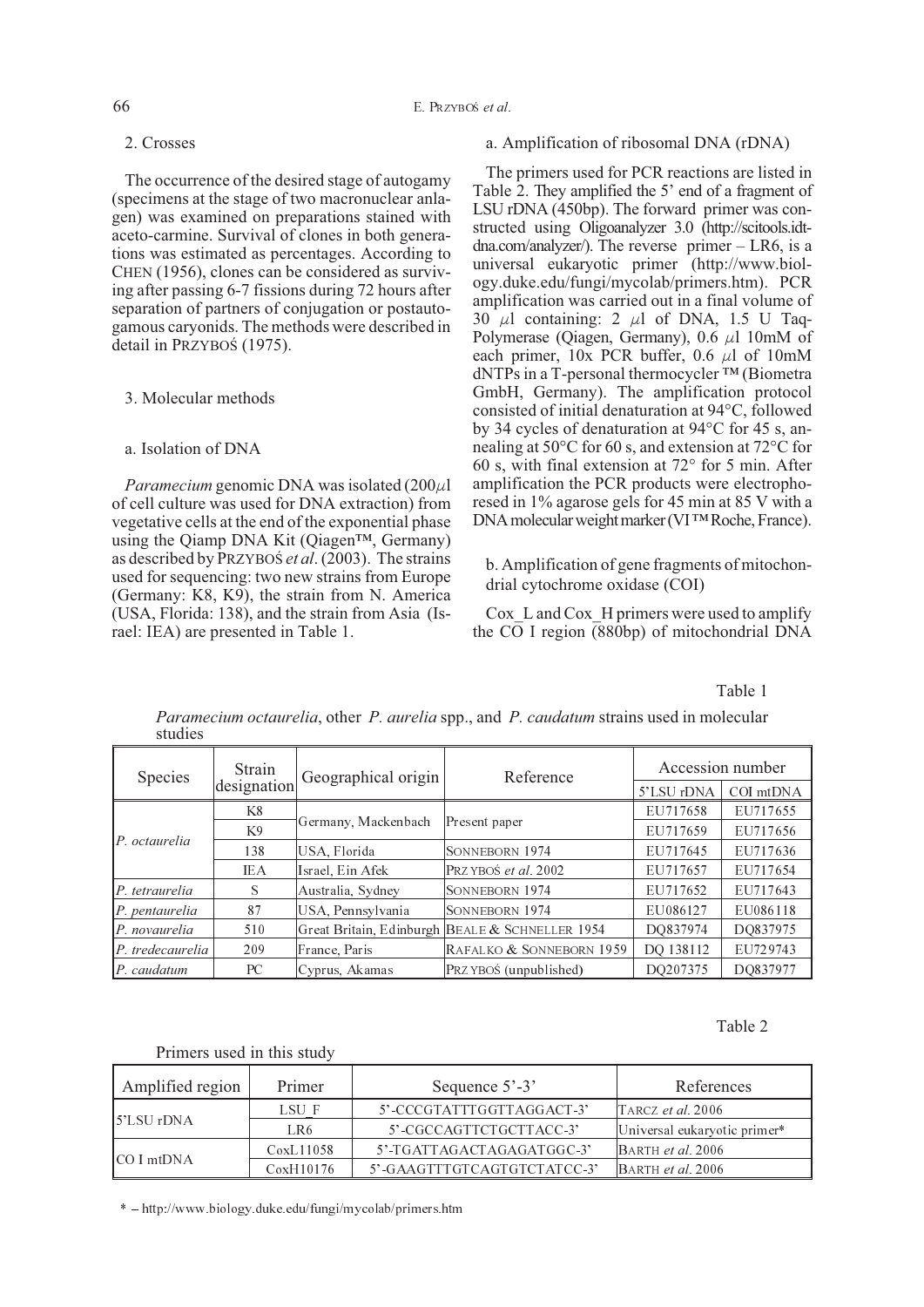|--|--|

*Paramecium octaurelia*, survival in intra- and inter-strain crosses

| Strain                              | $F1$ (by<br>conjugation) | $F2$ (by<br>autogamy) |  |  |
|-------------------------------------|--------------------------|-----------------------|--|--|
| 138 x 138 (USA)                     | 100                      | 100                   |  |  |
| K8 x K8 (Germany)                   | 100                      | 100                   |  |  |
| $K9$ x K9 (Germany)                 | 99                       | 100                   |  |  |
| IEA x IEA (Israel)                  | 100                      | 100                   |  |  |
| K8 x 138 (Germany x USA)            | 94                       | 84                    |  |  |
| K9 x 138 (Germany x USA)            | 98                       | 96                    |  |  |
| $ K8 \times$ IEA (Germany x Israel) | 98                       | 98                    |  |  |
| IEA x 138 (Israel x USA)            | 100                      | 100                   |  |  |

(according to BARTH *et al*. 2006). PCR amplification was carried out in the same volume as in the case of the rDNA region (see above), and the protocol followed BARTH *et al*. (2006). After amplification, the PCR products were electrophoresed in 1% agarose gels for 45 min at 85 V with a DNA molecular weight marker (VI ™ Roche, France).

#### c. Purification and sequencing

30  $\mu$ l of each PCR product was separated on a 1.8 % agarose gel (100 V/60 min). Then, the band representing the examined fragment was cut out and transferred into an 1.5 ml Eppendorf tube. Purification was performed according to the Qiaquick Gel Extraction Kit ™ protocol (Qiagen). Cycle sequencing was done in both directions using the BigDye Terminator v3.1™ chemistry (Applied Biosystems, USA). Sequencing products were precipitated using Ex Terminator <sup>™</sup> (A&A Biotechnology, Poland) and separated on an ABI PRISM 377 DNA Sequencer™ (Applied Biosystems, USA).

#### d. Data analysis

Sequences were examined using Chromas Pro (Technelysium™, Australia). Alignment and consensus of the studied sequences was performed using ClustalW (THOMPSON *et al*. 1994) in the BioEdit program (HALL 1999). Phylogenetic trees were constructed for the studied fragments in Mega version 4.0 (TAMURA *et al*. 2007), using the Neighbor-Joining method (NJ) (SAITOU and NEI 1987) and Maximum Parsimony (MP) (NEI and KUMAR 2000), and Bayesian inference (RONQUIST & HUEL-SENBECK 2003). The NJ analysis was performed using a Kimura 2-parameter correction model (KIMURA 1980) and Jukes-Cantor method (JUKES and CANTOR 1969) by bootstrapping with 1000 replicates (FELSENSTEIN 1985). The MP analysis was evaluated with min – mini heuristic parameter  $(level = 2)$  and bootstrapping with 1000 replicates.

#### **Results and Discussion**

*P. octaurelia* is a rather rare species with restricted occurrence in the world, therefore a new record of the species from Europe extends the known range of the species. The intra-specific polymorphism within *P. octaurelia* was compared using strains originating from different continents, e.g. Europe, N. America and Asia. Inter-strain crosses in *P. octaurelia* showed a high percentage of survival in both generations (Table 3). However, the sequenced fragments of 5'LSU rDNA and COI mtDNA revealed that the studied strains of *P. octaurelia* belong to two clades (groups) in the trees constructed by all applied methods (Figs 1-2). Strains from Germany (K8 and K9) and



# 0.005

Fig. 1. Phylogenetic tree constructed for strains of *P. octaurelia, P. tetraurelia, P. pentaurelia, P. novaurelia, P. tredecaurelia* and *P. caudatum* (as an outgroup), based on a comparison of sequences from 5' LSU rDNA joining) method (with the application of the Jukes-Cantor correction model and Kimura two-parameter), MP (maximum parsimony) analysis and Bayesian Inference (BI). Bootstrap values are presented as percentages (J-C/K2P/MP/BI) for 1000<br>replicates. All positions containing gaps and missing data were eliminated from the dataset. There wer purismilonity and the final dataset. But all positions containing gaps and missing data were eliminated from positions in the final dataset. Phylogenetic analyses were conducted in MEGA 4.0.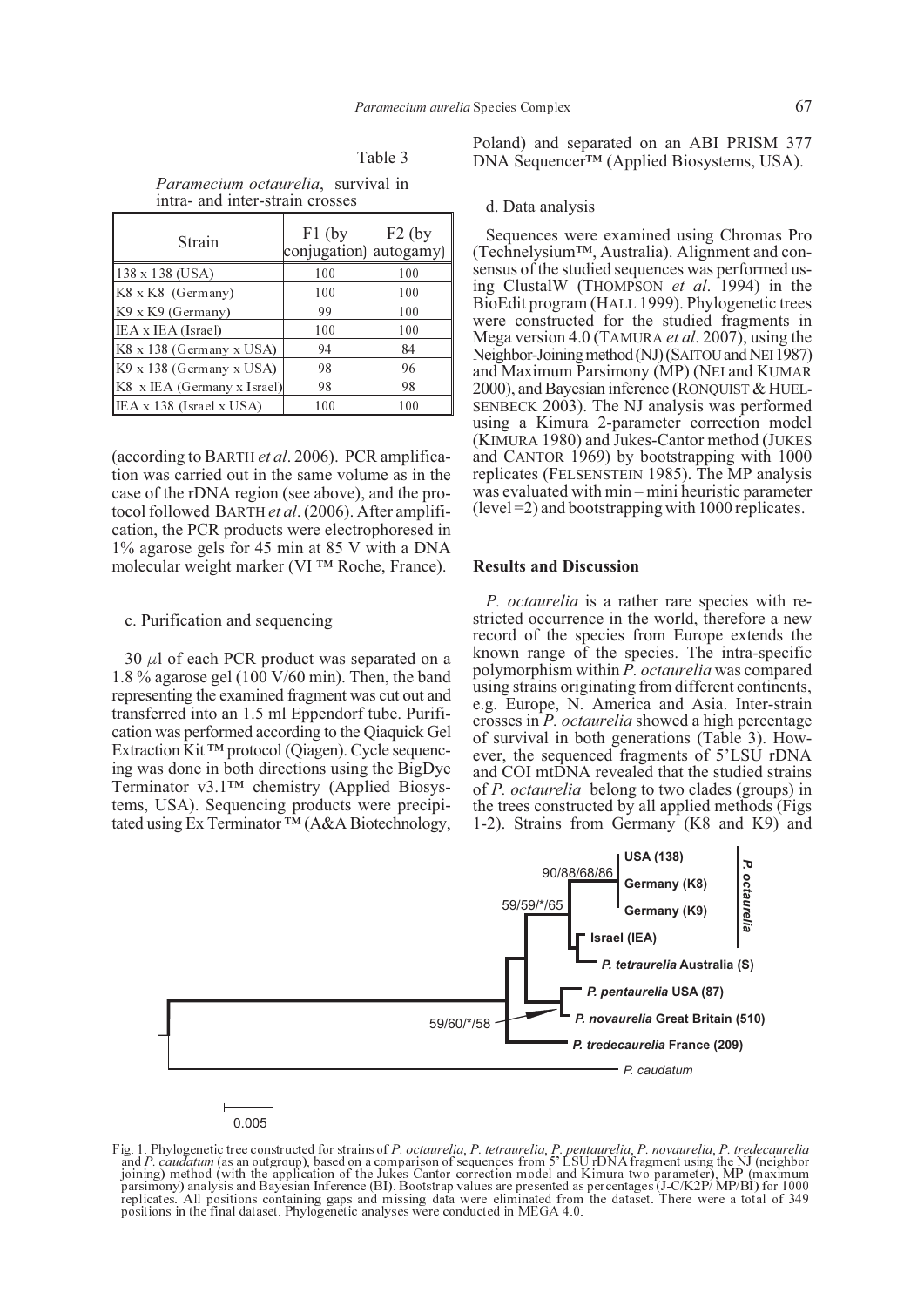

Fig. 2. Phylogenetic tree constructed for strains of *P. octaurelia*, *P. tetraurelia*, *P. pentaurelia*, *P. novaurelia*, *P. tredecaurelia* and P. caudatum (as an outgroup), based on a comparison of sequences from CO I mtDNA fragment using the NJ (neighbor<br>joining) method (with the application of the Jukes-Cantor correction model and Kimura two-parameter), MP parsimony) analysis and Bayesian Inference (BI). Bootstrap values are presented as percentages (J-C/K2P/ MP/BI) for 1000 replicates. All positions containing gaps and missing data were eliminated from the dataset. There were a total of 309 replicates. All positions containing gaps and missing data were eliminated from<br>positions in the final dataset. Phylogenetic analyses were conducted in MEGA 4.0.

strain 138 from USA form one group and the strain from Israel belongs to the second group.

The relationship of *P. octaurelia* strains was compared with strains representing the other species of the complex, i.e. *P. pentaurelia* and *P. novaurelia* which represent species characterized by a caryonidal system of mating type inheritance (group A), *P. tetraurelia* with a clonal type of mating type inheritance (group B), and *P. tredecaurelia*, its ..." two mating types are determined by different alleles at the same locus" (group C) according to SONNEBORN (1975). *P. pentaurelia* and *P. novaurelia* also differ in intra-specific differentiation. The first species did not show such differentiation in molecular characters (RAPD; PRZYBOŚ *et al.* 2005; PRZYBOŚ *et al.* 2007a) and the second species showed deep intra-specific differentiation (STOECK *et al.* 2000; PRZYBOŚ *et al.* 2006; PRZY-BOS *et al.* 2007b). In the presented trees (Figs 1-2), independently of the DNA fragment used or applied statistical method, the *P. tetraurelia* strain from Australia (Sydney–S) is very close to the *P. octaurelia* strain (IEA- Israel).

HORI *et al*. (2006) compared the relationships of species of the *P. aurelia* complex on the basis of the *hsp70* fragment, using the NJ method. These authors found that *P. octaurelia* strains (137 and 138 both from Florida, USA) appear very close to each other in the tree and to the *P. tetraurelia* strains, as in our tree.

According to SONNEBORN (1975) both species are characterized by a clonal system of mating type inheritance, and two mating types of *P. tetraurelia* give strong mating reactions with the complementary mating types of *P. octaurelia*. However, a high proportion of *P. tetraurelia* reacting cells of type E can conjugate in the mixture of type O of *P. octaurelia*, but only a small percentage of cells conjugate in the reciprocal combination, and these crosses are nonviable. Mating type E of both species react but not conjugate with type O of *P. decaurelia* and *P. dodecaurelia*. *P. tetraurelia*, *P. octaurelia* and *P. dodecaurelia* cells are the smallest in the *P. aurelia* complex. A weak mating reaction, without conjugation, can occur in both mating type combinations of *P. octaurelia* with *P. primaurelia*, and between type E of *P. octaurelia* and type O of *P. septaurelia*, and type O of *P. triaurelia*.

Similarly, *P. tetraurelia* and *P. octaurelia*, which can inter-mate, are close related on the tree based on sequencing the ITS region of the nuclear ribosomal cistron (COLEMAN 2005). Our previous studies (PRZYBOŚ *et al.* 2007a) concerning the relationships of species of the *P. aurelia* complex based on RAPD and ARDRA analyses, also showed that *P. tetraurelia*, *P. octaurelia* and *P. dodecaurelia* belong to the same group of species with a characteristic band pattern.

Other species of the*P. aurelia* complex, i.e.*P. pentaurelia* and *P. novaurelia*, are close in our trees, *P. tredecaurelia* is less related (Figs 1-2). The genetic distance among *P. octaurelia* strains varies from 0% to 0.9%, and distance of *P. octaurelia* strains to other *P. aurelia* spp. varies from 0.3% to 1.7% (Table 4, 5'LSU rDNA). In turn, the distance of *P. octaurelia* strains evaluated on the basis of CO I mtDNA (Table 5) varies from 0% to 15.4%, but the divergence to other *P. aurelia* spp. varies from 2.3% to 22.7%.

The strains from Germany (K8 and K9) were earlier identified as *P. octaurelia* based on their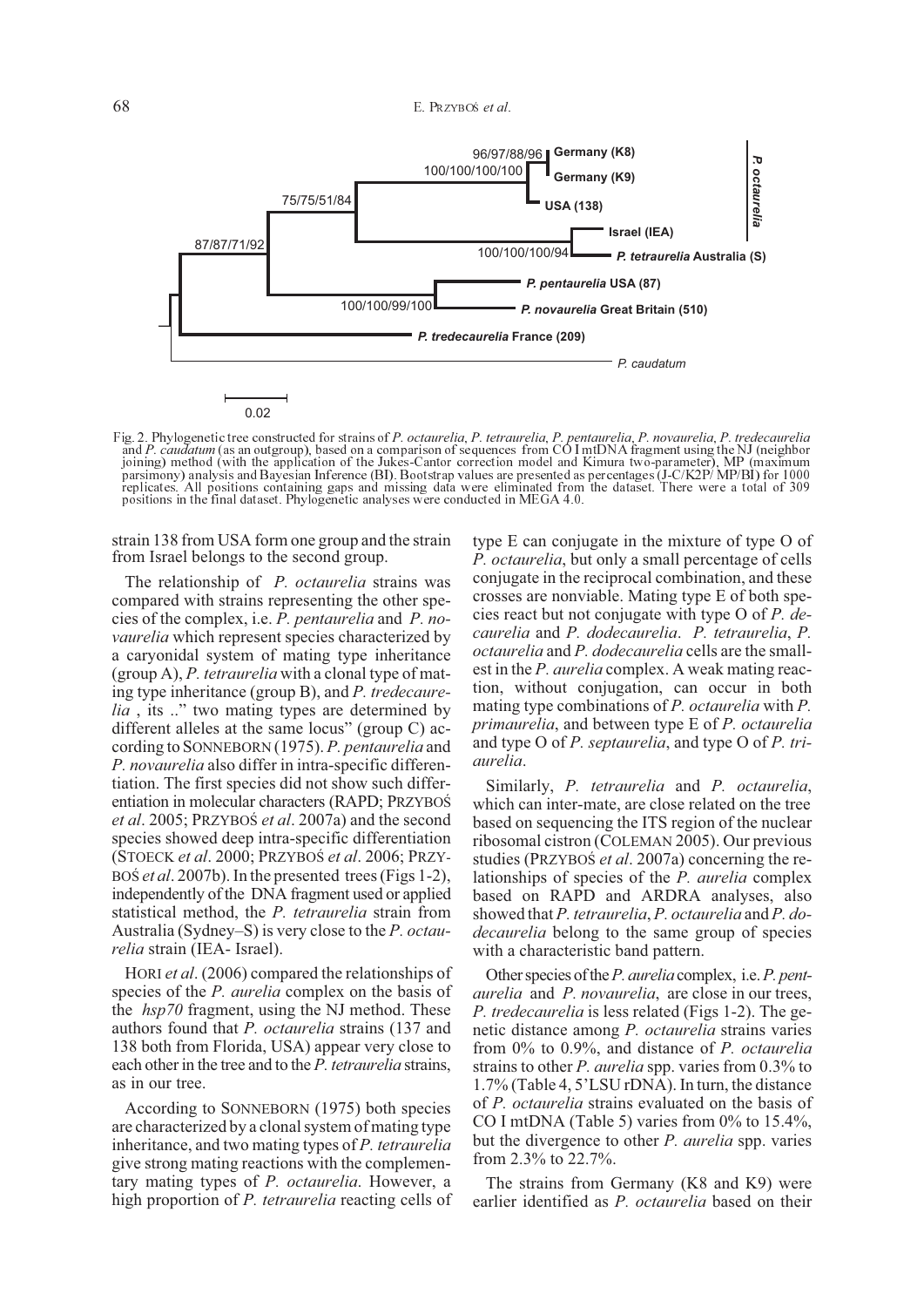#### Table 4

Distance matrix presenting the number of base substitutions in *Paramecium octaurelia*, *P. tetraurelia*, *P. pentaurelia*, *P. novaurelia*, *P. tredecaurelia*, and *P. caudatum* strains, based on analyses of 5'LSU rDNA sequences. Analyses were conducted using the Jukes-Cantor method (lower-left) and method Kimura 2-parameter (upper-right). *P. octaurelia* is marked grey

| 5'LSU                                      | P. tetr.<br>S | $P.$ pent.,<br>87 | $P.$ oct.<br>138 | $P.$ oct.<br>IEA | $P.$ oct.,<br>K8 | $P.$ oct.<br>K9 | P. nov.<br>510 | P. tredec.,<br>209 | P. caud. |
|--------------------------------------------|---------------|-------------------|------------------|------------------|------------------|-----------------|----------------|--------------------|----------|
| $\ P_t\ $ tetraurelia.<br><sup>S</sup>     |               | 0.012             | 0.006            | 0.003            | 0.006            | 0.006           | 0.009          | 0.012              | 0.099    |
| $\vert P.$ pentaurelia, 87                 | 0.012         |                   | 0.017            | 0.009            | 0.017            | 0.017           | 0.003          | 0.017              | 0.086    |
| $ P.$ octaurelia, 138                      | 0.006         | 0.017             |                  | 0.009            | 0.000            | 0.000           | 0.014          | 0.017              | 0.092    |
| $ P.$ octaurelia, IEA                      | 0.003         | 0.009             | 0.009            |                  | 0.009            | 0.009           | 0.012          | 0.014              | 0.096    |
| $ P.$ octaurelia, K8                       | 0.006         | 0.017             | 0.000            | 0.009            |                  | 0.000           | 0.014          | 0.017              | 0.092    |
| $ P.$ octaurelia, K9                       | 0.006         | 0.017             | 0.000            | 0.009            | 0.000            |                 | 0.014          | 0.017              | 0.092    |
| $\vert P.$ novaurelia, 510                 | 0.009         | 0.003             | 0.014            | 0.012            | 0.014            | 0.014           |                | 0.014              | 0.089    |
| $\vert P. \t{tredecaurelia}$ , 209 $\vert$ | 0.012         | 0.017             | 0.017            | 0.014            | 0.017            | 0.017           | 0.014          |                    | 0.089    |
| $\ P.\;caudatum\ $                         | 0.098         | 0.085             | 0.091            | 0.095            | 0.091            | 0.091           | 0.088          | 0.088              |          |

#### Table 5

Distance matrix presenting the number of base substitutions in *Paramecium octaurelia*, *P. tetraurelia*, *P. pentaurelia*, *P. novaurelia*, *P. tredecaurelia*, and *P. caudatum* strains, based on analyses of CO I mtDNA sequences. Analyses were conducted using the Jukes-Cantor method (lower-left) and method Kimura 2-parameter (upper-right). *P. octaurelia* is marked grey

| I CO I                | $P.$ tetr., | $P.$ pent.,<br>87 | $P.$ oct.,<br>138 | $P.$ oct.,<br><b>IEA</b> | $P.$ oct.<br>K8 | $P.$ oct.,<br>K9 | P. nov.<br>510 | P. tredec.,<br>209 | P. caud. |
|-----------------------|-------------|-------------------|-------------------|--------------------------|-----------------|------------------|----------------|--------------------|----------|
| P. tetraurelia. S     |             | 0.227             | 0.142             | 0.023                    | 0.138           | 0.138            | 0.216          | 0.209              | 0.278    |
| P. pentaurelia, 87    | 0.216       |                   | 0.162             | 0.217                    | 0.167           | 0.167            | 0.054          | 0.172              | 0.274    |
| P. octaurelia, 138    | 0.138       | 0.158             |                   | 0.150                    | 0.010           | 0.010            | 0.149          | 0.212              | 0.290    |
| P. octaurelia, IEA    | 0.023       | 0.207             | 0.146             |                          | 0.154           | 0.154            | 0.216          | 0.195              | 0.278    |
| $ P.$ octaurelia, K8  | 0.134       | 0.162             | 0.010             | 0.150                    |                 | 0.000            | 0.162          | 0.227              | 0.274    |
| $ P$ . octaurelia. K9 | 0.134       | 0.162             | 0.010             | 0.150                    | 0.000           |                  | 0.162          | 0.227              | 0.274    |
| P. novaurelia, 510    | 0.207       | 0.054             | 0.146             | 0.207                    | 0.158           | 0.158            |                | 0.195              | 0.269    |
| P. tredecaurelia, 209 | 0.199       | 0.166             | 0.203             | 0.186                    | 0.216           | 0.216            | 0.186          |                    | 0.225    |
| $ P$ . caudatum       | 0.265       | 0.265             | 0.279             | 0.265                    | 0.265           | 0.265            | 0.260          | 0.220              |          |

RAPD fingerprint (according to STOECK & SCHMIDT 1998).

The discovery of a new stand of *P. octaurelia* in Europe calls for a revision of the problem of paramecia distribution around the world. As cysts are not known in this genus, they may be transferred by birds or "human activities… played an important role" (FOISSNER 2006).

### REFERENCES

- AUFDERHEIDE K. J., DAGGETT P.-M., NERAD T. A. 1983. *Paramecium sonneborni* n. sp., a new member of the *Paramecium aurelia* species-complex. J. Protozool. **30**: 128-131.
- BARTH D., KRENEK S., FOKIN S. I., BERENDONK T. U. 2006. Intraspecific genetic variation in *Paramecium* revealed by

mitochondrial cytochrome C oxidase I sequences. J. Eukaryot. Microbiol. **53**: 20-25.

- BEALE G. H., SCHNELLER M. V. 1954. A ningh variety of *Paramecium aurelia*. J. Gen. Microbiol. **11**: 57-58.
- CHEN T. T. 1956. Varieties and mating types in *Paramecium* bursaria. II. Variety and mating types found in China. J. exp. Zool. **132**: 255-268.
- COLEMAN A.W. 2005. *Paramecium aurelia* revisited. J. Euk. Microbiol. **52**: 68-77.
- FELSENSTEIN J. 1985. Confidence limits on phylogenies: an approach using the bootstrap. Evolution **39**: 783-791.
- FOISSNER W. 2006. Biogeography and dispersal of micro-organisms: a review emphasizing Protists. Acta Protozool. **45**: 111-136.
- HALL T. A. 1999. BioEdit: a user-friendly biological sequence alignment editor and analysis program for Windows 95/98/NT. Nucl. Acids, Symp. Ser. **41**: 95-98.
- HORI M., TOMIKAWA I., PRZYBOŚ E., FUJISHIMA M. 2006. Comparison of the evolutionary distances among syngens